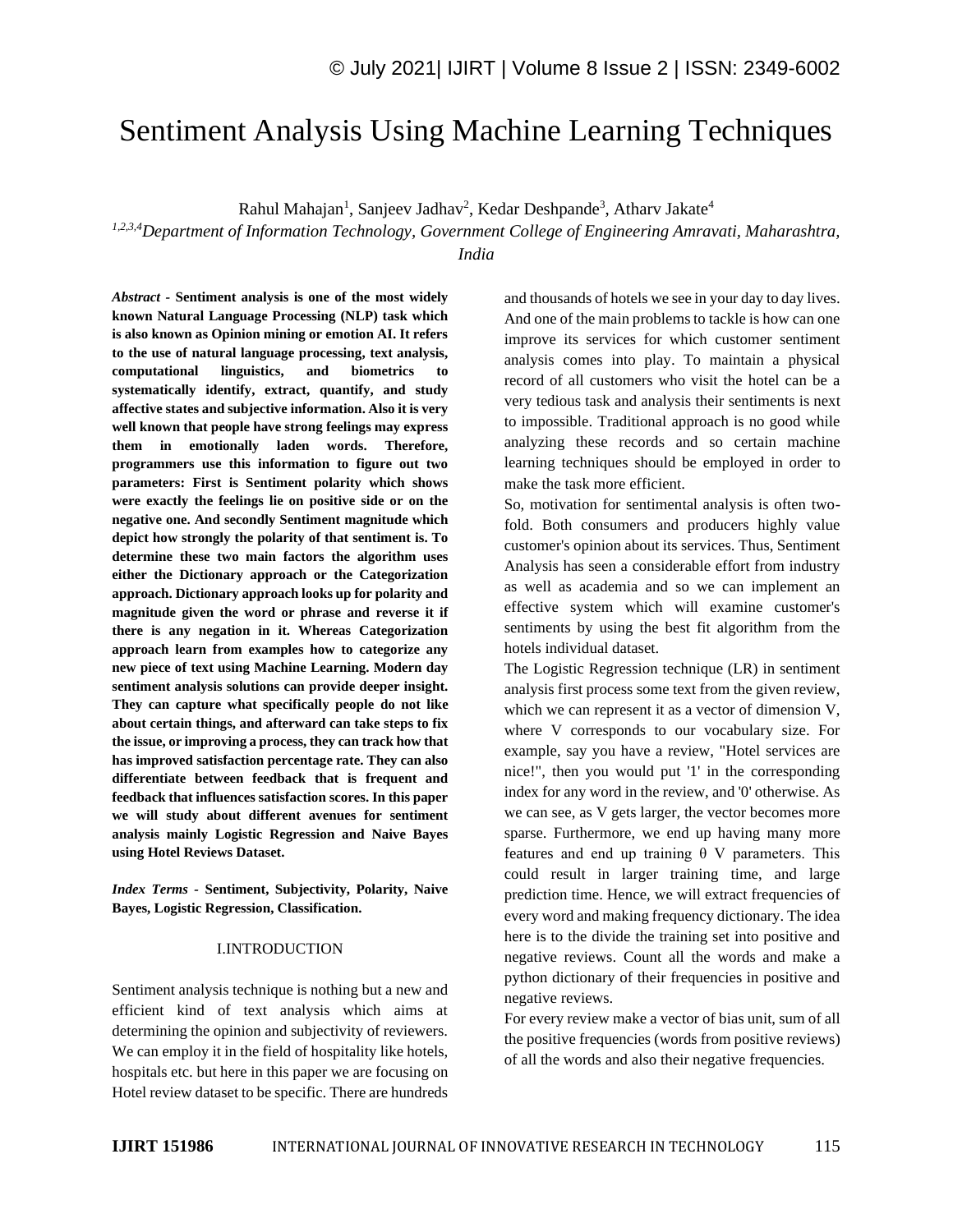On the other hand Naive Bayes algorithm (NB) can also be used which is based on Bayes rule, which can be represented as follows:

## $P(X|Y) = P(Y)P(Y|X) P(X)$

In order to predict the sentiment of a review we simply have to sum up the log likelihood of the words in the review along with the log prior. If the value is positive, then the review shows positive sentiment but if the value is negative then the review shows negative sentiment.

To find log prior simply take the log of ratio of number of positive and negative sentiment reviews. i.e.logprior:-

 $log(P(Dpos))$ <sup>-</sup>log( $P(Dneg))$ =log( $Dpos$ )<sup>-l</sup>og( $Dneg$ ) Whereas the loglikelihood can be represented as:  $loglikelihood = log(P(Wpos)/P(Wneg)).$ 

Here  $(Wpos) = (freqpos+1)/(Npos+V)$  &  $\bigotimes(Wneg) = (frequency+1)/(Nneg+V)$ 

Also *freqpoS* and *freqneg* are the frequencies of that specific word in the positive or negative class. In other words, the positive frequency of a word is the number of times the word is counted with the label of 1.  $Npos$ and Nneg are the total number of positive and negative words for all documents (for all reviews), respectively.

## II. METHODOLOGY

Algorithms used Logistic regression

The regression is used for predicting the value which is derived from the data sets where we find the independent variables and dependent variables, or we might get series of dependent variables which are eventually get used for regression analysis which decides what could be the future value. So, there are two sorts of regression analysis methods one is linear regression and other one is logistic regression which we intend to use for our sentiment analysis part. Subsequently the reason behind using logistic regression over linear regression is our proposed system have mostly categorical data (Discrete and nominal) through which we can decide whether the customer is happy or not happy with the service. And the precision of log odds can be superior to the linear regression analysis if we provide massive sample of data to train the logistic regression model.

Naïve bayes algorithm is been proposed to be used as the classification algorithm which does the probabilistic analysis of the information currently available from the previously experienced phenomena or the other itineraries. The naïve bayes classifier uses the bayes theorem and because of that it can make independent assumptions between the concerned features. In our proposed idea of research the prior probability of feature is calculated and subsequently it is used for sentiment analysis.

## III. PROPOSED WORK

In the proposed system, we use classification algorithms for sentiment analysis of hotel reviews. This can be done using machine learning. As machine learning techniques easily identify patterns without any human intervention and has continuous improvement ability, they are convenient to be used. Also machine learning has ability to handle large variety of data. For machine learning techniques to be used effectively the data must be noise free.

"Noise" pertains to the stability of the data. Some data is very stable and possesses little variability, while other data swings wildly and unpredictably from one value to another. The degree of that swing is the amount of noise. Noisy data is nothing but meaningless data that cannot be correctly interpreted. It is generated due to faulty data collection, data entry errors etc.

When preprocessing, you have to perform the following:

- 1. Eliminate handles and URLs
- 2. Tokenize the string into words.
- 3. Remove stop words like "and, is, a, on, etc."
- 4. Stemming- or convert every word to its stem. Like a dancer, dancing, danced, becomes 'danc'. You can use porter stemmer to take care of this.
- 5. Convert all your words to lower case.
- A. Machine learning

It is the field of computer science where computers are programmed in such a way that give them capability to learn without being explicitly programmed.

A machine is learning from experiences corresponding to some class of tasks, if its performance in a given task improves with experience.

Naïve bayes classifier algorithm: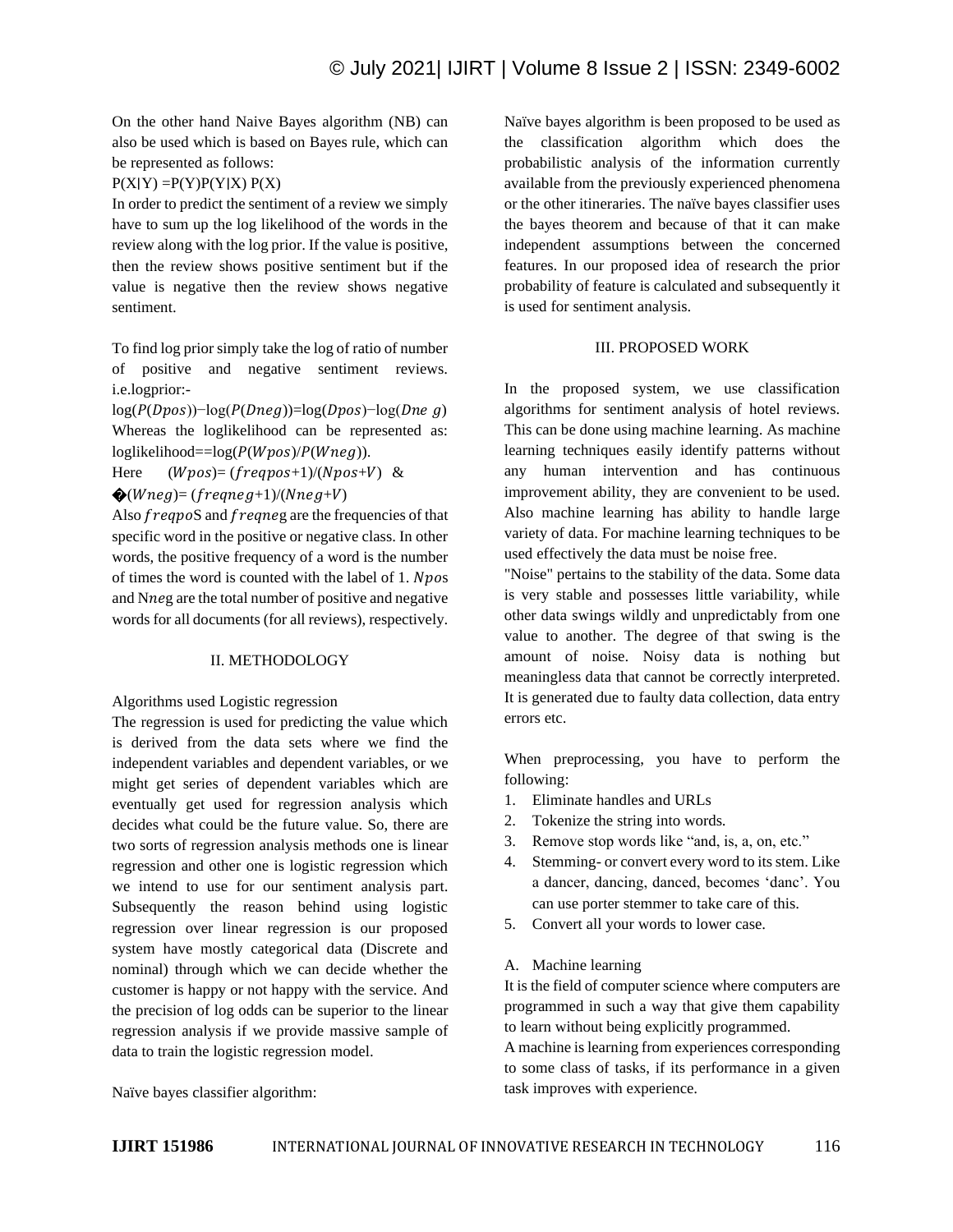The process starts with feeding noise free data and then training our machine by building machine learning models using the data and different algorithms. a. The most commonly used Machine Learning algorithms are random forest, support vector machine, k-means clustering, neural network, decision tree.

## B. Classification

Classification is. the process of finding a model that describes and distinguishes data classes and concepts. It is the problem of identifying to which of a set of categories (subpopulations), on the basis of a training set of data containing observations, a new observation belongs to. It comes under supervised learning, which learns a function and maps an input to the output. It is an example of pattern recognition. As we have discussed assigning a rating to the hotel based on positive and negative reviews. some of the classification algorithms are logistic regression, Naïve Bayes etc.

Naïve Bayes:

Bayes theorem provides a way to calculate the probability of a hypothesis based on its prior probability and the probabilities of observing various data.

 $P(h/D) = (P(D/h) * P(h) \dots (1)$ 

A concept learning algorithm considers a finite hypothesis space 'h' defined over an instance space X.

What can we do if our data d has several attributes?

• Naïve Bayes assumption: - Attributes that describe data instances are conditionally independent given the classification hypothesis.

P(d|h)=P(a1,a2,…….,an|h)=  $\sum t P(at|h) ... (2)$ 

It is a simplifying assumption, obviously it may be violated in reality

In spite of that, it works well in practice

The Bayesian classifier that uses the Naïve Bayes assumption and computes the MAP hypothesis is called Naïve Bayes classifier

One of the most practical learning method Logistic regression:

Logistic Regression is a supervised learning algorithm that is used when the target variable is categorical. Hypothetical function  $h(x)$  of linear regression predicts unbounded

value. classification problem, where we need to classify whether a hotel review is positive or negative. So, the hypothetical function of linear regression could not be used here to predict as it predicts unbound values, but we have to predict either positive or negative.

1.stigmoid activation function on the hypothetical function of logistic regressions:

h (x) = sigmoid (wx + b) Here, w is the weight vector. x is the feature vector.

b is the bias.

sigmoid  $(z) = 1 / (1 + e(-z))$ 

2.the simplified cost function we use:

 $J = -y\log(h(x)) - (1 - y)\log(1 - h(x))$  here, y is the real target value

h (x) = sigmoid (wx + b) For  $y = 0$ ,

 $J = -\log(1 - h(x))$  and  $y = 1$ ,

 $J = -\log(h(x))$ 

3.This cost function is because when we train, we need to maximize the probability by minimizing the loss function.

4.Gradient Descent Calculation: repeat until convergence {

 $tmpi = wi - alpha * dwi wi = tmpi$ 

}

where alpha is the learning rate.

5.The chain rule is used to calculate the gradients like i.e dw.

$$
\frac{\partial J}{\partial w} = \frac{\partial J}{\partial q} * \frac{\partial a}{\partial z} * \frac{\partial z}{\partial w}
$$

Chain rule for dw

here,  $a =$  sigmoid (z) and  $z = wx + b$ .

## IV.RESULT

Sentiment polarity of data through TextBlob(Using Naïve bayes classfier)

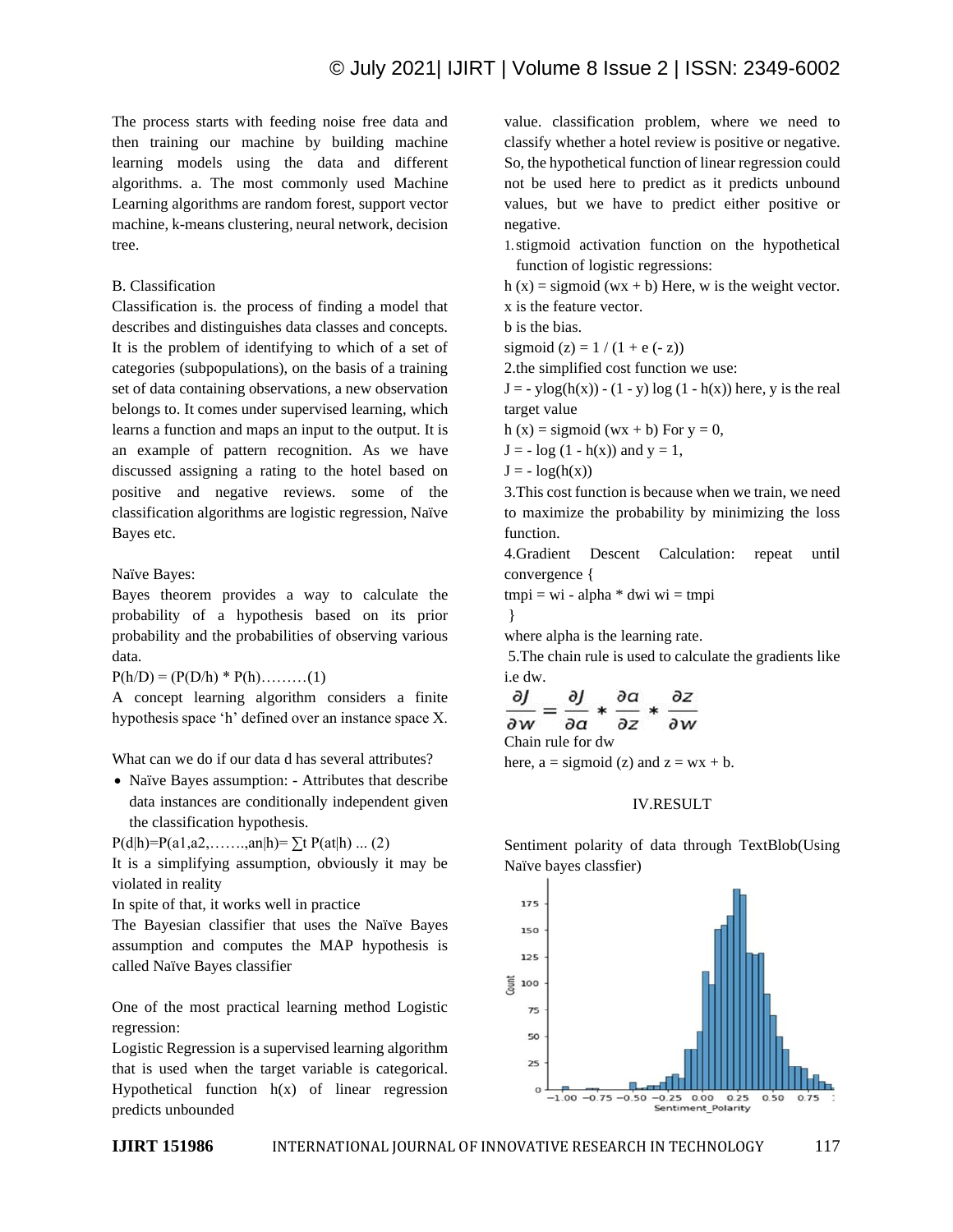## © July 2021| IJIRT | Volume 8 Issue 2 | ISSN: 2349-6002





Description of accuracy, Precision and recall of the naïve bayes classification:



Accuracy is 77.67 % Precision is 0.78 Recall is 0.77

Confusion matrix for depicting the accuracy of the classification by logistic regression



## V.CONCLUSION

The naïve bayes classier implemented through the textblob and using logistic regression for training the model for sentiment analysis is a very approach because we get approximately 80 % accuracy for the sentiment analysis and the case where logistic regression can't be trained without the ample size of categorical data set and also naïve classifier needs the previously available data which is gathered through the experience or any sort of research there we propose the idea to use the lexicon based sentiment analysis approach where we don't need the much information as an prerequisite for sentiment analysis by referring the opinion words and phrases we can discover the sentiment where the retail shop's reviews are very less. Thus combining both these approaches we can achieve a good quality result of opinion summarization.

#### V. ACKNOWLEDGEMENT

We would like to thank Prof. S.R. Wankhade Madam for her valuable suggestions and help provides throughout the course of analysis, designing and implementing the whole project.

#### REFERENCES

- [1] Bing liu. 2012. "synthesis lectures on human language technologies"
- [2] Ewan klein and steven bird. 2009. "Natural Language Processing with Python "
- [3] "Sentiment Analysis using TextBlob": https://towardsdatascience.com/my-absolute-goto- for-sentiment-analysis-textblob-3ac3a11d52
- [4] "Natural Language Toolkit3.0.2 documentation": https://www.nltk.org/
- [5] "What is Logistic Regression? A Beginner's Guide":https://careerfoundry.com/en/blog/dataanalytics/what-is-logistic-regression/
- [6] "Complete guide to naïve bayes": https://www.digitalvidya.com/blog/naive-bayesclassifier/
- [7] J. W. Pennebaker and R. J. Booth, and M. E. Francis, Linguistic inquiry and word count (LIWC2007) Austin, TX: LIWC (www. liwc. net), 2007.
- [8] B. Pang, and L. Lee, Opinion mining and sentiment analysis, Foundations and Trends in